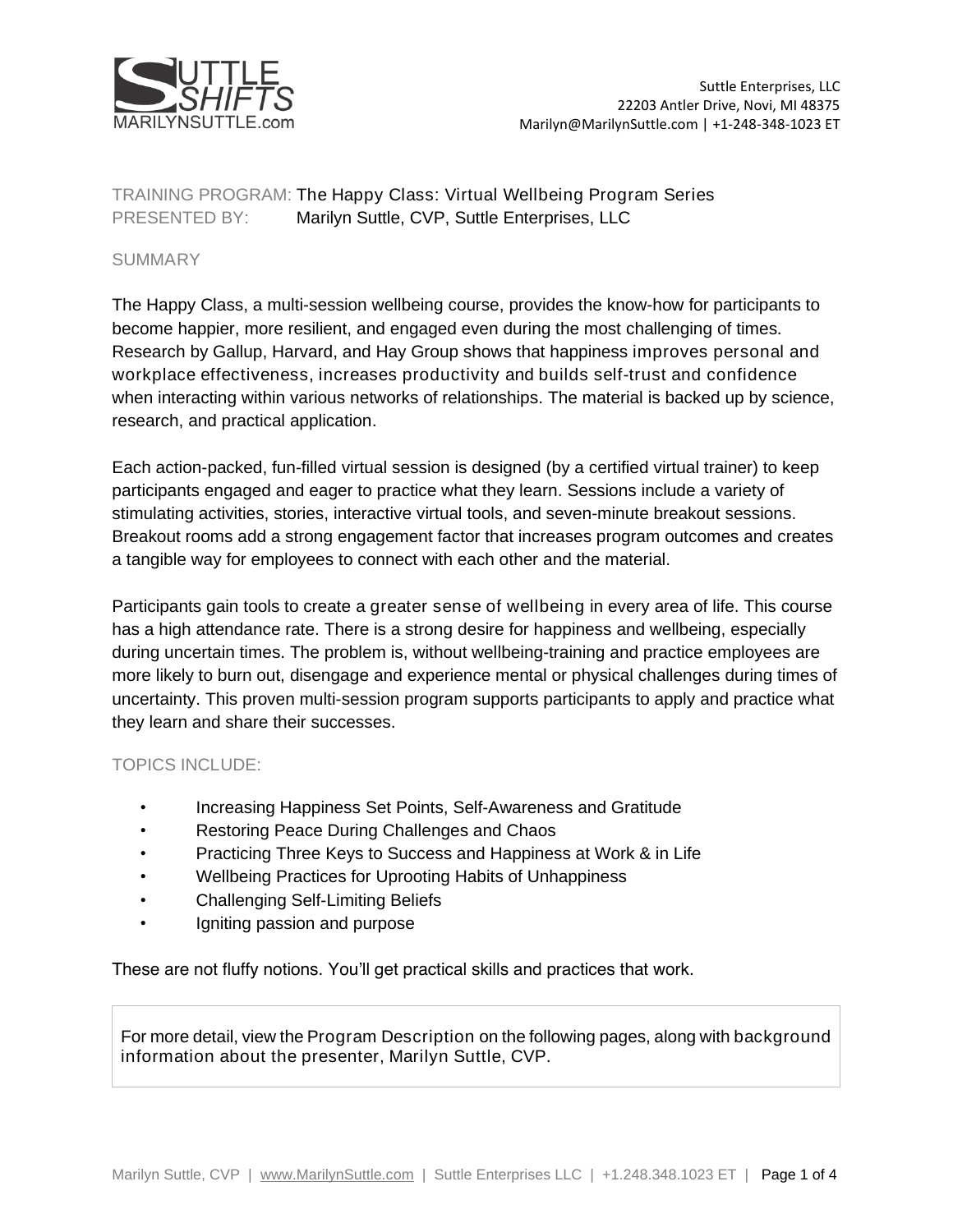## PROGRAM DESCRIPTION:

| Session # | Module                                                             | Description                                                                                                                                                                                                                                                                                                                                                                              | Length                  |
|-----------|--------------------------------------------------------------------|------------------------------------------------------------------------------------------------------------------------------------------------------------------------------------------------------------------------------------------------------------------------------------------------------------------------------------------------------------------------------------------|-------------------------|
| Session 1 | Happiness Set Points,<br>Self-Awareness &<br>Gratitude             | The objective of session 1 is to enable participants to:<br>Discover the three areas of their happiness set point:<br>$\bullet$<br>1. Genetics. 2. Outside influences, and 3. Learned<br>behavior<br>Understand the body's response to gratitude<br>$\bullet$<br>Use specific practices for raising happiness set points<br>$\bullet$<br>and growing awareness of moments to appreciate. | 1-hour over<br>Zoom     |
| Session 2 | <b>Restoring Peace</b><br><b>During Challenges</b><br>and Chaos    | The objective of session 2 is to enable participants to:<br>Discover the power of choosing various responses to<br>$\bullet$<br>difficult events<br>Gain skill in finding the gifts received from challenges<br>$\bullet$<br>Explore features of the mind that support and<br>$\bullet$<br>challenge happiness                                                                           | 1-hour over<br>Zoom     |
| Session 3 | The Three Keys to<br>Success and<br>Happiness at Work &<br>in Life | The objective of session 3 is to enable participants to:<br>• Gain a greater sense of realistic optimism<br>• Increase positive sources of social support<br>• View stress as a challenge rather than a threat<br>• Release the prisoner of "woe"                                                                                                                                        | 1-hour over<br>Zoom     |
| Session 4 | Happiness Habits &<br><b>Wellbeing Practices</b>                   | The objective of session 4 is to enable participants to:<br>• Identify one key unhappiness habit to replace<br>• Remove and replace poor habits with Happiness Habits<br>Create a plan to habit-stack new practices into everyday<br>routines.                                                                                                                                           | 1-hour over<br>Zoom     |
| Session 5 | <b>Challenging Self-</b><br><b>Limiting Beliefs</b>                | The objective of session 5 is to enable participants to:<br>• Understand the mechanism of repetitive thought<br>Reduce the charge of emotional memories that<br>$\bullet$<br>sabotage happiness.<br>• Create an evidence journal of beliefs that support<br>wellbeing                                                                                                                    | 1-hour over<br>Zoom     |
| Session 6 | The Passion Test                                                   | The objective of session 6 is to enable participants to:<br>• Identify their current top 5 passions.<br>• Gain clarity on what matters most to participants<br>• Include more of what they love in their life<br>• Activate a stronger sense of wellbeing at work and in life                                                                                                            | 90 minutes<br>over Zoom |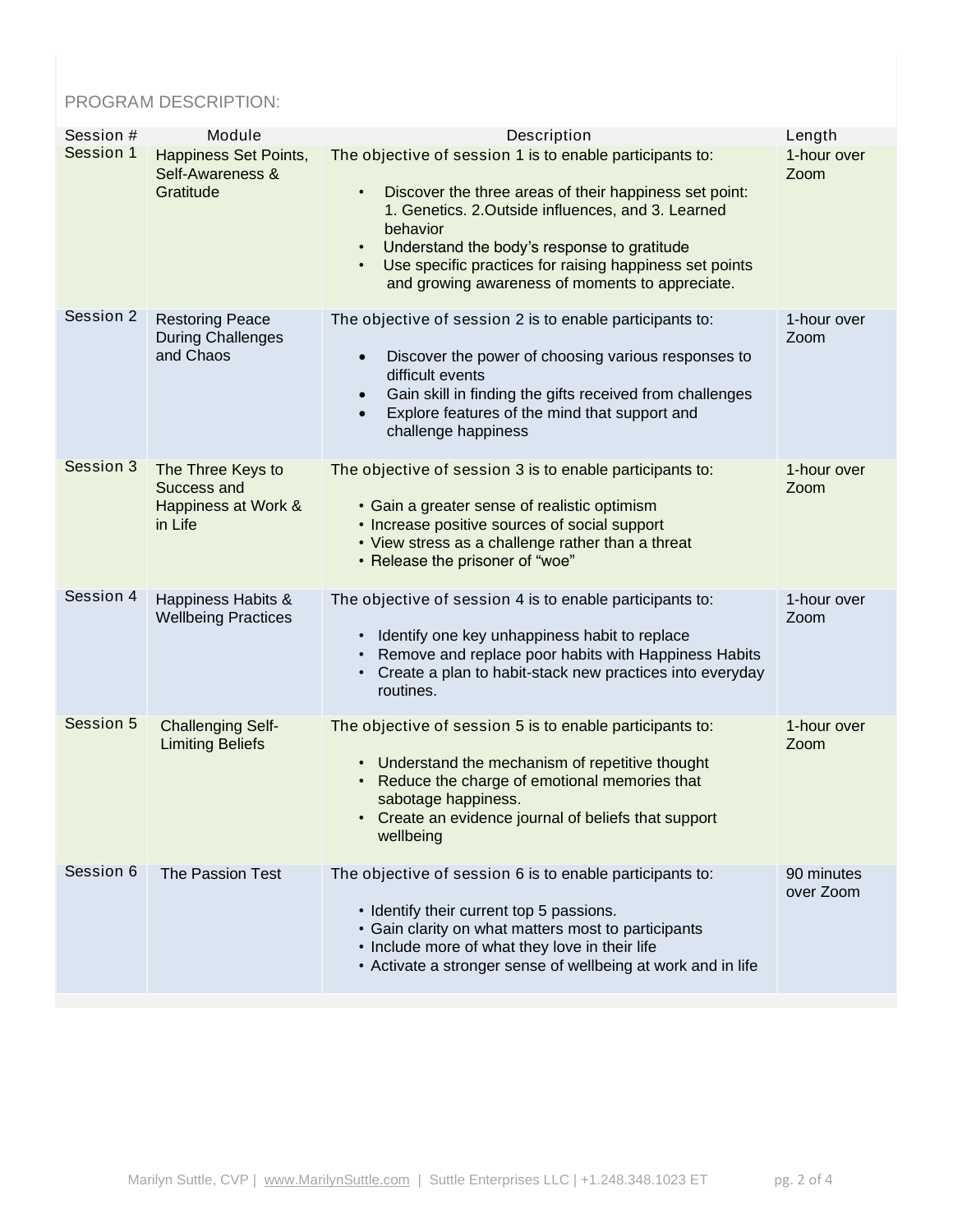*"The Happy Class was a true gift for our employees. Thank you for teaching people how to find more happiness!"*

*"Employees rated her highly for offering practical, helpful tools and insights they could use."*

*"It has made me want to wake up in the morning and start working."*

*"I'm participating [in the] Happy Class and I'd like you to know that your teachings are definitely making positive changes on my journey!"*

*"I want you to know how much I enjoyed the Happy Class... I learned so much. I was on vacation during session #6 and I finished it today. The way you explained how to identify passions was so helpful. Thank you so much! This class has been so helpful to me!"*

*"Excellent learning experience. Thank you for sharing the gift - The Happy Class Life skills!"*

*"It has made me challenge my own thoughts, feelings, and actions in the way I interact with people."*

*"This has been sunshine in my week!"*

*"I have a better outlook on life and how to interact with others."*

*"It's changed my negative self-talk."*

*"I'm being more mindful of how I can change my response. I have also shared these tips with others!"*

*"Now I have more tools for changing my moods and 'tudes."*

*"It's improved my positive habits."*